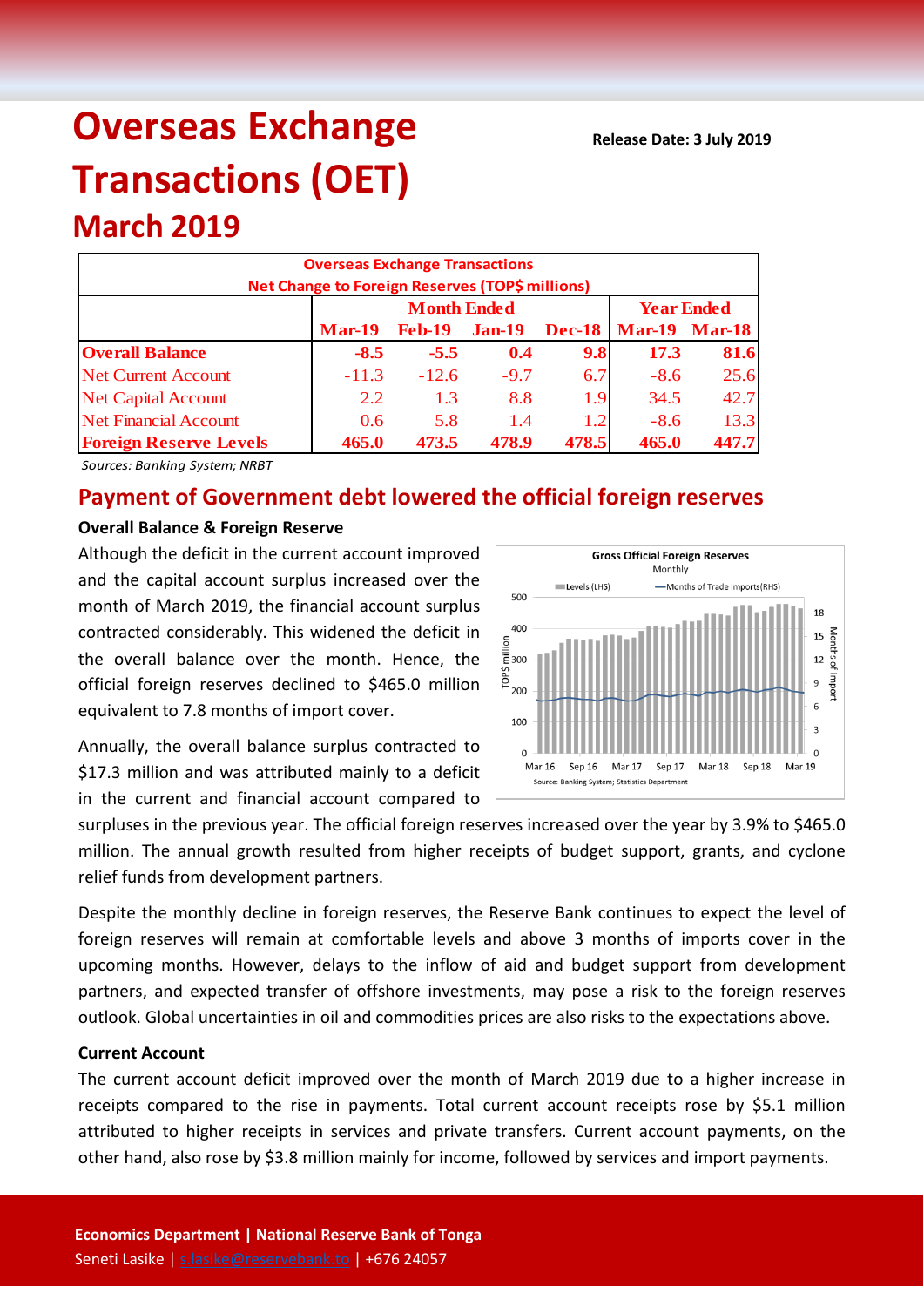| <b>Current Account (TOP\$ millions)</b> |          |                    |                   |               |               |               |  |  |  |
|-----------------------------------------|----------|--------------------|-------------------|---------------|---------------|---------------|--|--|--|
|                                         |          | <b>Month Ended</b> | <b>Year Ended</b> |               |               |               |  |  |  |
|                                         | $Mar-19$ | <b>Feb-19</b>      | Jan-19            | <b>Dec-17</b> | <b>Mar-19</b> | <b>Mar-18</b> |  |  |  |
| <b>Net Current Account</b>              | $-11.3$  | $-12.6$            | $-9.7$            | 6.7           | -8.6          | 25.6          |  |  |  |
| Merchandise Trade                       | $-34.7$  | $-34.3$            | $-32.3$           | $-31.8$       | $-422.7$      | $-379.3$      |  |  |  |
| <b>Services</b>                         | 1.1      | $-2.3$             | 1.1               | 3.5           | 16.5          | 46.3          |  |  |  |
| Income                                  | $-0.2$   | 1.5                | 1.5               | 1.6           | 8.3           | $-17.2$       |  |  |  |
| Transfers                               | 22.6     | 22.6               | 20.0              | 33.5          | 389.3         | 375.8         |  |  |  |

*Sources: Banking System; NRBT*

The services account rose by \$3.4 million and recorded a \$1.1 million surplus compared to a deficit last month. Total services receipts were higher by \$4.3 million, which was mainly receipts for construction services and travel receipts. These outweighed the rise in payments for airfares over the month. Overall performance in the transfers account remained unchanged compared to that of last month at a surplus of \$22.6 million. Private transfers receipts rose over the month by \$2.2 million due to higher remittances received, while official transfers also rose slightly by \$0.4 million. The merchandise trade deficit continued to widen due to higher oil import payments by \$2.1 million. On the contrary, export receipts remained constant at \$1.2 million over the month reflecting a \$0.1 million increase in marine export receipts which was offset by the decline in other exports (excluding agricultural export).

Moreover, the income account recorded a \$0.2 million deficit in March 2019 compared to a surplus in the previous month. The higher payment was for interest on government loans abroad, which was a total payment of \$2.4 million and outweighed a rise in total primary income by \$0.5 million to a total \$2.3 million. Nonetheless, higher income receipts over the month included an increase in receipts for compensation of employees under the Recognized Seasonal Employees (RSE) and Seasonal Workers' Programme (SWP) scheme.

Over the year to March 2019, the current account balance recorded an \$8.6 million deficit compared to a surplus in the previous year. More specifically, the merchandise trade deficit and higher services payments have outweighed the rise in income and transfers receipts. The trade deficit widened over the year as import payments increased by \$43.5 million. Higher import payments was recorded for all import categories led by wholesale & retail and government imports, followed by motor vehicles, construction materials, and oil imports. Higher service payments were noted for freight services, travel related services(airfares & travel allowances), professional services, and maintenance & repair services.

Net income account rose by \$25.4 million and recorded an \$8.3 million surplus compared to a deficit recorded in the previous year. The fall in income payments by \$19.9 million and the \$5.5 million increase in income receipts over the year, contributed to this surplus. A \$5.0 million rise in wages paid under the RSE and SWP scheme contributed to the increase in income receipts. The transfers account surplus was higher by \$13.5 million due to higher transfer receipts, which was greater than the rise in transfer payments. Official transfer receipts increased by \$7.9 million, mainly for government projects, aid, and budget support funds. Private transfer receipts also rose by \$5.7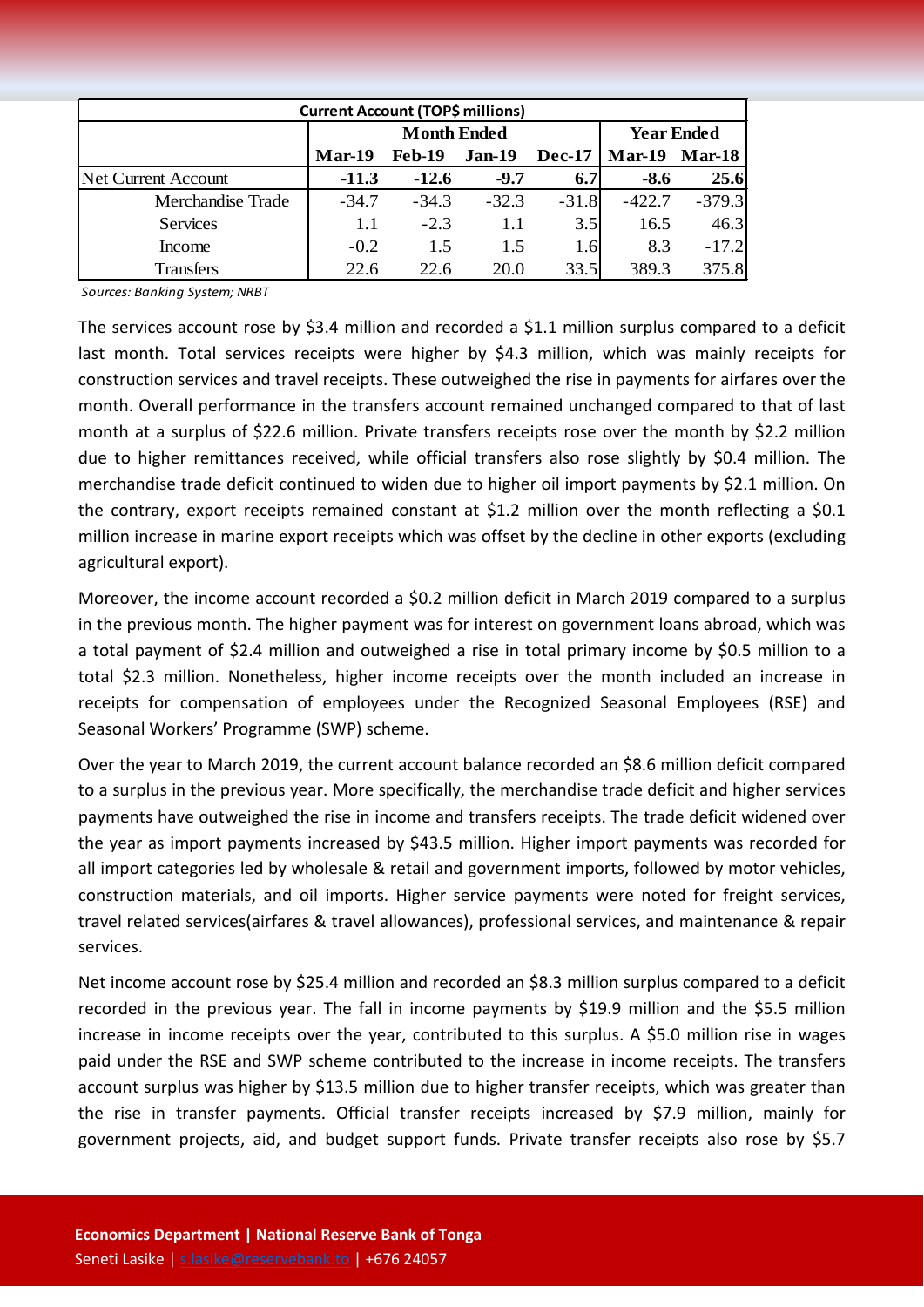million due to the increase in remittances for family support from abroad. Receipts by non-profit organizations also contributed to the yearly surplus, which rose by \$2.5 million.

| Capital Account (TOP\$ millions) |               |                    |                   |               |                      |      |  |  |
|----------------------------------|---------------|--------------------|-------------------|---------------|----------------------|------|--|--|
|                                  |               | <b>Month Ended</b> | <b>Year Ended</b> |               |                      |      |  |  |
|                                  | <b>Mar-19</b> | <b>Feb-19</b>      | <b>Jan-19</b>     | <b>Dec-18</b> | <b>Mar-19 Mar-18</b> |      |  |  |
| Net Capital Account              | 2.2           | 1.3                | 8.8               | 1.9           | 34.5                 | 42.7 |  |  |
| Official                         | 1.3           | 0.7                | 0.3               | 1.2           | 15.8                 | 16.0 |  |  |
| Private                          | 0.9           | 0.6                | 8.5               | 0.7           | 18.8                 | 26.7 |  |  |

#### **Capital Account**

*Sources: Banking System; NRBT*

The surplus in the capital account rose by \$0.9 million as both official and private capital receipts increased over the month. These receipts are mainly for investment projects and capital expenditures. Official capital receipts rose by \$0.6 million to a total of \$1.3 million, mostly funds for the upgrade of Fua'amotu International Airport. Private capital receipts rose by \$0.4 million, mostly receipts for private household construction purposes.

However, the capital account surplus dropped over the year by \$8.2 million mainly due to a \$7.9 Million fall in private capital receipts, official capital receipts also declined by \$0.3 million. Despite on-going project works funded by multi-national donors, the decline in the capital account surplus over the year may reflect the delay in aid and other budget support receipts.

#### **Financial Account**

| Financial Account (TOP\$ millions) |               |                    |                   |               |               |               |  |  |
|------------------------------------|---------------|--------------------|-------------------|---------------|---------------|---------------|--|--|
|                                    |               | <b>Month Ended</b> | <b>Year Ended</b> |               |               |               |  |  |
|                                    | <b>Mar-19</b> | <b>Feb-19</b>      | Jan-19            | <b>Dec-18</b> | <b>Mar-19</b> | <b>Mar-18</b> |  |  |
| Net Financial Account              | 0.6           | 5.8                | 1.4               | 1.2           | $-8.6$        | 13.3          |  |  |
| Direct Investment                  | 0.1           | 0.0                | 0.1               | 0.0           | $-0.4$        | $-11.5$       |  |  |
| Portfolio Investment               | 0.0           | 0.0                | 0.0               | 0.0           | 0.1           | 0.0           |  |  |
| Other Investment                   | 0.5           | 5.7                | 1 <sup>3</sup>    |               | $-8.4$        | 24.8          |  |  |

*Note: The Net Financial Account figures incorporate also the net reconcilliation items which is not reflected in the table below Sources: Banking System;NRBT*

The surplus in the financial account was considerably lower over the month was the result of higher interbank payments by commercial banks to settle foreign exchange deals for their underlying customers. Consequently, the financial account recorded an \$8.6 million deficit over the year compared to a surplus in the previous year. The Government China loan principal repayment and higher inter-bank payments contributed to the yearly deficit. Although, the Government China principal loan repayment grace period was extended for another 5 years in November 2018.